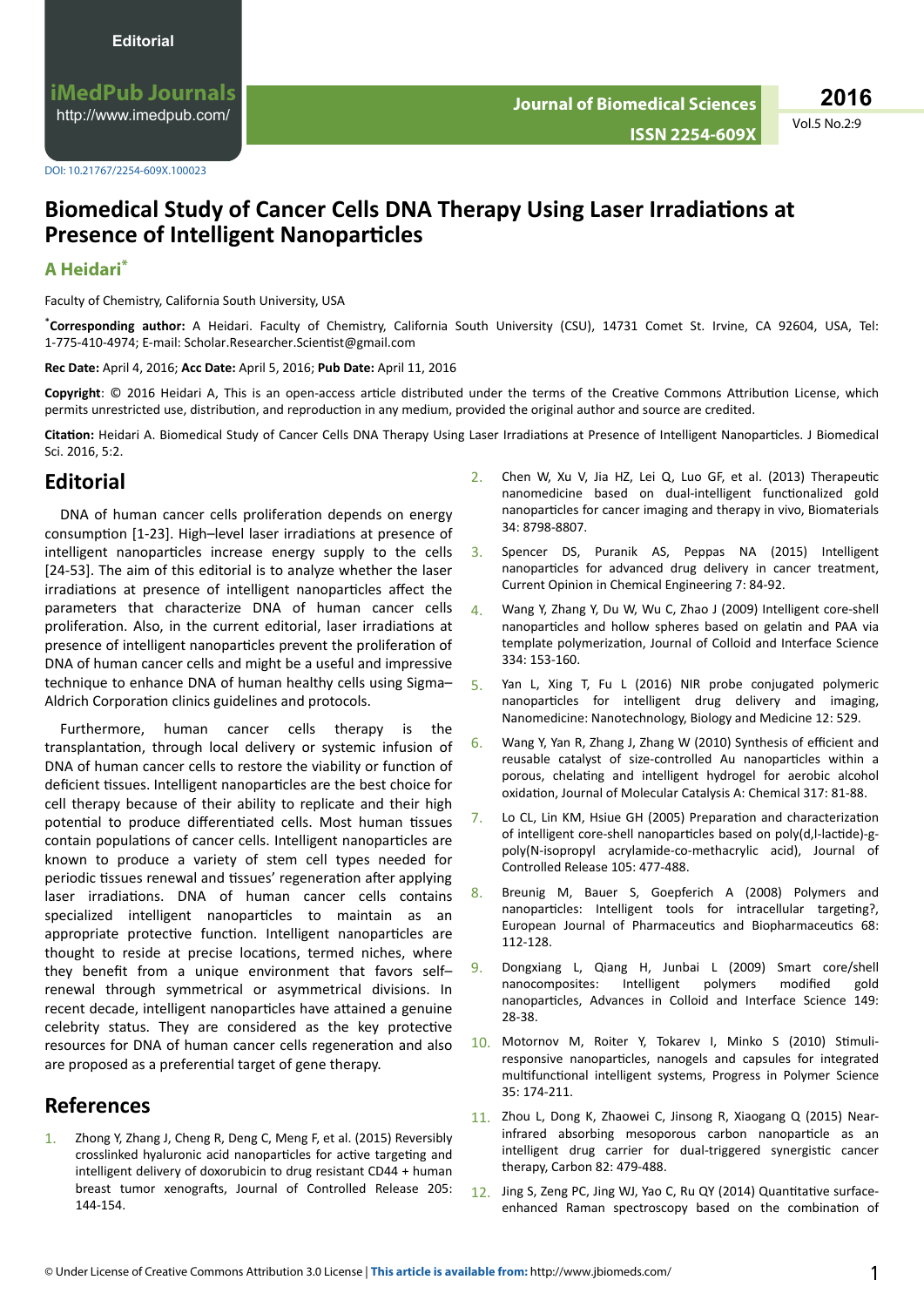magnetic nanoparticles with an advanced chemometric model, Chemometrics and Intelligent Laboratory Systems 135: 31-36.

- 13. Gurrappa I, Yashwanth IVS (2015) The Importance of Corrosion and the Necessity of Applying Intelligent Coatings for Its Control, In Intelligent Coatings for Corrosion Control, edited by Atul Tiwari, James Rawlins and Lloyd H. Hihara, Butterworth-Heinemann, Boston pp: 17-58.
- 14. Realini CE, Marcos B (2014) Active and intelligent packaging systems for a modern society. Meat Sci 98: 404-419.
- 15. Bingtao Z, Yaxin S, Wenwen T(2012) Mass transfer performance of CO2 capture in rotating packed bed: Dimensionless modeling and intelligent prediction, Applied Energy 136: 132-142.
- 16. Chan W, Xiaobo H, Weilin D, Chengliang C, Ruiqiang H, et al. (2014) A nano-silver composite based on the ion-exchange response for the intelligent antibacterial applications. Materials Science and Engineering 41: 134-141.
- 17. Chi HS, Tung-Hsu H (2008) Using multi-population intelligent genetic algorithm to find the pareto-optimal parameters for a nano-particle milling process, Expert Systems with Applications 34: 2502-2510.
- 18. Huaijuan Z, Jinhua L, Shanhu B, Jian L, Xuanyong L, et al. (2016) Use of ZnO as antireflective, protective, antibacterial, and biocompatible multifunction nanolayer of thermochromic VO2 nanofilm for intelligent windows, Applied Surface Science 363: 532-542.
- 19. Lei Z, Zhanzhuang Z, Chaohua H, Susan LB, Wendi Y, et al. (2016) Controlled and targeted release of antigens by intelligent shell for improving applicability of oral vaccines, Biomaterials 77: 307-319.
- 20. Panpan R, Dawei Z, Chaofang D, Xiaogang L (2015) Preparation and evaluation of intelligent corrosion inhibitor based on photocrosslinked pH-sensitive hydrogels, Materials Letters 160: 480-483.
- 21. Bingwei X, Limei W, Chunxiao J (2015) Stably superhydrophobic (IL/TiO2)n hybrid films: Intelligent self-cleaning materials. Applied Surface Science 357: 2248-2254.
- 22. Guang HG, Jae WL, Minh KN, Geun HI, Jehoon Y, et al. (2011) pHresponsive polymeric micelle based on PEG-poly(ß-amino ester)/ (amido amine) as intelligent vehicle for magnetic resonance imaging in detection of cerebral ischemic area, Journal of Controlled Release 155: 11-17.
- 23. Arturas K, Jevgenija R, Edmundas KZ, Alfonsas D, Valdas P, et al. (2015) Passive House model for quantitative and qualitative analyses and its intelligent system, Energy and Buildings 50: 7-18.
- 24. Yu G, Jingjing X, Haijun C, Songen G, Rongli Z, et al. (2014) Nanotechnology-based intelligent drug design for cancer metastasis treatment, Biotechnology Advances 32: 761-777.
- 25. Pradeep P, Junho J, Sanghoon K (2012) Carbon dioxide sensors for intelligent food packaging applications, Food Control 25: 328-333.
- 26. Zhen L, Xianjun L, Xiang R, Enguo J, Jinsong R, et al. (2015) Singlelayer tungsten oxide as intelligent photo-responsive nanoagents for permanent male sterilization, Biomaterials 69: 56-64.
- 27. Lim LT (2011) Active and Intelligent Packaging Materials, In Comprehensive Biotechnology (Second Edition), edited by Murray Moo-Young, Academic Press, Burlington 629-644.
- 28. Donatella R, Gianfranco US, Ortensia IP, Giuseppe C, Manuela C, et al. (2010) New EU regulation aspects and global market of active and intelligent packaging for food industry applications, Food Control 21: 1425-1435.
- Mary CM, Nicholas A (2009) Peppas, Micro- and nanotechnologies  $29$ for intelligent and responsive biomaterial-based medical systems, Advanced Drug Delivery Reviews 61: 1391-1401.
- 30. Hui M, Zhengsong Q, Zhonghou S, Weian H, Hanyi Z, et al. (2015) Novel hydrophobic associated polymer based nano-silica composite with core-shell structure for intelligent drilling fluid under ultra-high temperature and ultra-high pressure, Progress in Natural Science: Materials International 25: 90-93.
- 31. Younsoo B, Kazunori K (2009) Intelligent polymeric micelles from poly(ethylene functional glycol)-poly(amino acid) hlock copolymers. Advanced Drug Delivery Reviews 61: 768-784.
- 32. Anatoliy TP, Vitaliy GS (2015) Multifunctional polymer composites for intelligent structures, In Multifunctionality of Polymer Composites, edited by Klaus Friedrich and Ulf Breuer, William Andrew Publishing, Oxford 690-708.
- 33. Mike V, Peter R, Frank D, Bruno DM (2014) Intelligent food packaging: The next generation, Trends in Food Science & Technology 39: 47-62.
- 34. Xiaowei W, Yanfang H, Xiaohong W, Li C (2015) Thermo-responsive polymer micelle-based nanoreactors for intelligent polyoxometalate catalysis, Catalysis Communications 58: 164-168.
- Piyush SS, Zofia I, Agnieszka P, Francis D, Wlodzimierz K (2015) Bioinspired intelligent molecularly imprinted polymers for chemosensing: A mini review, Electrochemistry Communications 50: 81-87.
- $36<sup>2</sup>$ Younsoo B, Rita AB, Tracy PW, Tze-Haw HC, Darin YF (2007) Intelligent biosynthetic nanobiomaterials for hyperthermic combination chemotherapy and thermal drug targeting of HSP90 inhibitor geldanamycin, Journal of Controlled Release 122: 16-23.
- 37. Wilson JIB, Mather RR (2015) 8 Photovoltaic energy harvesting for intelligent textiles, In Electronic Textiles, edited by Tilak Dias, Woodhead Publishing, Oxford 155-171.
- Culver H, Daily AM, Khademhosseini A, Nicholas AP (2014) 38 Intelligent recognitive systems in nanomedicine, Current Opinion in Chemical Engineering 4: 105-113.
- 39. Liao H (2014) Integrated diagnostic and therapeutic techniques: Toward an intelligent medical system, Computerized Medical Imaging and Graphics 38: 421-422.
- 40. Roman L, Xueya W, Stephan M, Patrick H (2013) Intelligent nanomaterials for medicine: Carrier platforms and targeting strategies in the context of clinical application, Nanomedicine: Nanotechnology, Biology and Medicine 9: 742-757.
- 41. Hongyan H, Xia C, James LL (2004) Design of a novel hydrogelbased intelligent system for controlled drug release, Journal of Controlled Release 95: 391-402.
- 42. Mansilla E, Spretz R, Larsen R, Nuñez L, Drago H, et al. (2010) Outstanding Survival and Regeneration Process by the Use of Intelligent Acellular Dermal Matrices and Mesenchymal Stem Cells in a Burn Pig Model, Transplantation Proceedings 42: 4275-4278.
- 43. Célia SB, Éva T (2010) Towards highly efficient, intelligent and bimodal imaging probes: Novel approaches provided by lanthanide coordination chemistry, Comptes Rendus Chimie 13: 700-714.
- 44. Culver H, Daily A, Khademhosseini A, Peppas N (2014) Intelligent recognitive systems in nanomedicine. Curr Opin Chem Eng 4: 105-113.
- 45. Drago H, Marín GH, Sturla F, Roque G, Mártire K, et al. (2010) The Next Generation of Burns Treatment: Intelligent Films and Matrix,